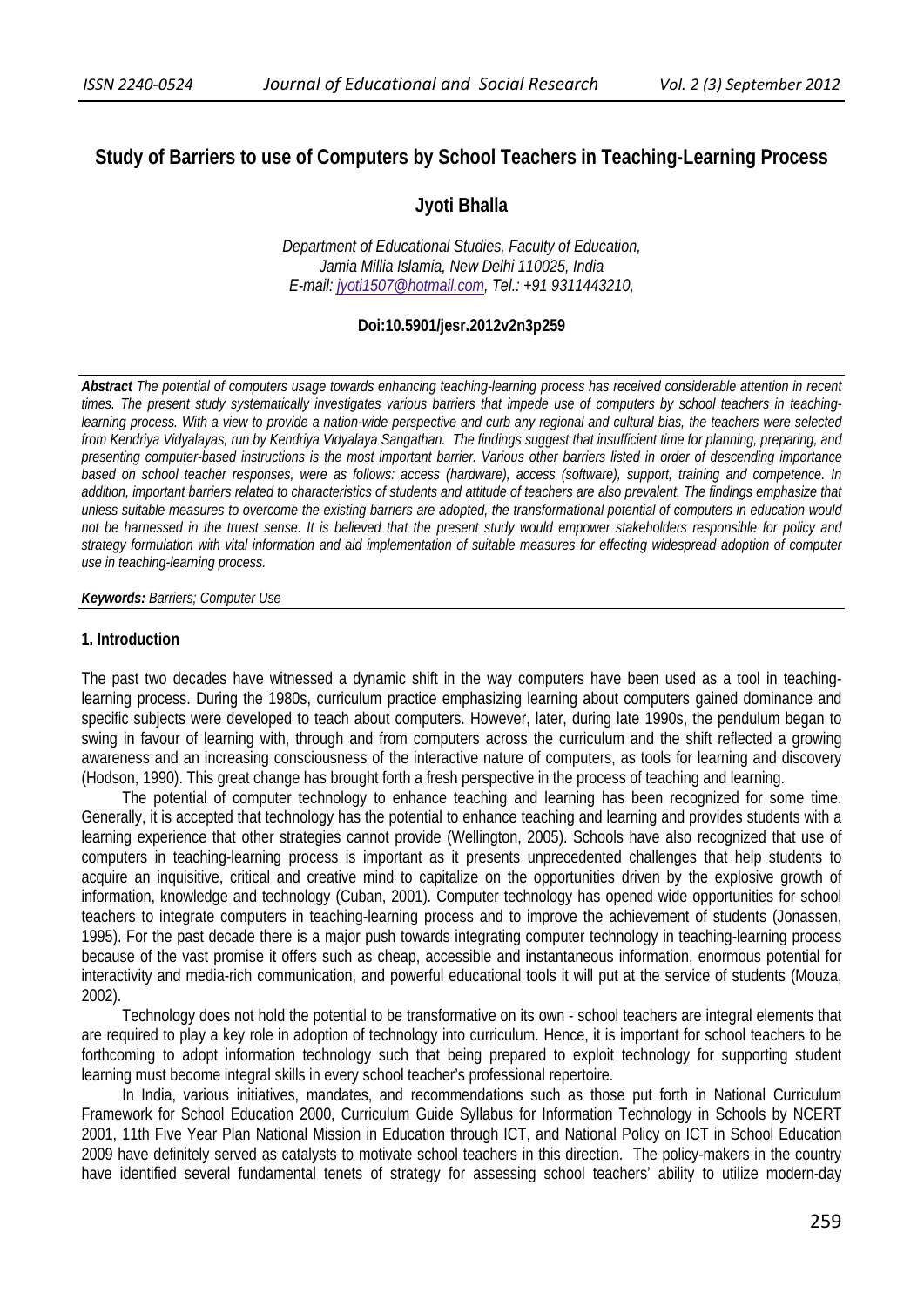instructional technology. These principles include: (1) ability to provide relevant instruction that reflects contemporary and future social and economic demands on students, (2) compatibility of certain computer technology with newer, researchbased approaches to teaching and learning, (3) student and parent expectations.

Despite several measures in this direction, it has been found that the adoption of use of computers in teachinglearning process has been slow over the years (Krysa, 1998). According to Carlson and Gadio (2003) school teachers' acceptance of computers (positive attitude) is absolutely essential if technology provided to schools is to be used effectively. The literature suggests that: (1) only a few school teachers routinely use computers for instructional purposes; (2) when computers are used, they are generally used for low-level tasks such as presentations, drill, word processing; and (3) computers are not sufficiently integrated across the curriculum.

Inspite of growing support for computers as tools for teaching and learning, the general unwillingness among school teachers to promote the use of computers across the curriculum points at some inherent barriers towards desired adoption of computer use. Notably, there remains a wide variation among schools and even classrooms in terms of quantity and quality of use of computers by school teachers. It is reasonable to conclude that selection and use of technological tools by school teachers in the teaching-learning process is inhibited by not only systemic and organizational barriers but also personal and individualistic barriers; and systematically recognizing such barriers in computer use by school teachers in teaching-learning process is a first step towards gaining insight into reasons for variation in use of computers by school teachers. It is only through such recognition and realization of existing barriers causing reluctance of school teachers towards incorporating use of computers to a desired extent in teaching learning process that, in a next logical progression, suitable measures could be designed and developed towards promoting use of computers by school teachers.

The study is intended to identify various existing barriers in the aforementioned context. The study will help to demystify seeming inconsistency and variation with regard to use of computers. What causes one school teacher to embrace the use of computers while another school teacher remains reluctant to use computers for any purpose whatsoever in teaching-learning process? Will school teachers tend to use computer technology in ways that fundamentally transform their instructional processes or will they be more likely to use it to facilitate and reinforce their current practices? What kind of individual characteristics of school teachers most significantly influence the way the computers are actually used in teaching-learning process?

The identification of various barriers will certainly pave the way for systematically planning reduction and complete elimination, wherever possible, of these barriers. Accordingly, it is believed that the study would empower the policy and decision makers with useful information to aid strategy formulation to implement widespread adoption of computer use in teaching-learning process.

### **2. Review**

Over the past several decades technology has been exploited in various ways to achieve a variety of educational goals. In the past, various researchers employed several research methods in an attempt to understand the distinct ways in which computers can help educators in improving the teaching and learning process (Novak and Knowles, 1991; Becker, 1994; Ely, 1995; Stratford, 1997; Drury, 1995; Blankenship, 1998; Sinko and Lehtinen, 1999; Smeets, Mooij, Bamps, Bartolome, Lowyck, Redmond, and Steffens, 1999; Wallace, 2001; Dawson, 2008).

Researchers Harris (2000); Kellenberger and Hendricks (2000); and Martin and Ofori-Attah (2005) identified that school teachers could use computers for different purposes like, for teaching purposes, administration purposes, and personal purposes. The literature on computers and constructivist reforms also described a variety of activities that were permitted with the use of computers that were not feasible otherwise (Sheingold and Hadley, 1993; Shute and Psotka, 1996; Glennan and Melmed, 1996). Regarding the efficacy of the use of computers in these ways, there was a general concurrence that when combined with traditional instruction, the use of computers could increase student learning and produce higher academic achievement in a variety of subject areas than does traditional instruction alone (Means and Olson, 1995; Sivin-Kachala, Bialo and Langford, 1997; Bracewell, Breuleux, Laferriere, Benoit, and Abdous, 1998).

It was observed that mere introduction of computers and related technology in the schools could not result in desired adoption of computer use by school teachers, suggesting that there were several systemic and individualistic barriers that seemed to inhibit adoption to a desired extent. As a result, fostering technology usage among individual school teachers remained a critical challenge for school administrators, technology advocates and policy makers.

Hadley and Sheingold (1993) revealed (a) lack of time, (b) scheduling computer time, (c) too few computers, (d) not enough time in school schedule for computer-based instruction, and (e) inadequate financial support for computers as some of the significant obstacles towards use of computers. In a similar study, Ely (1993) identified (a) dissatisfaction with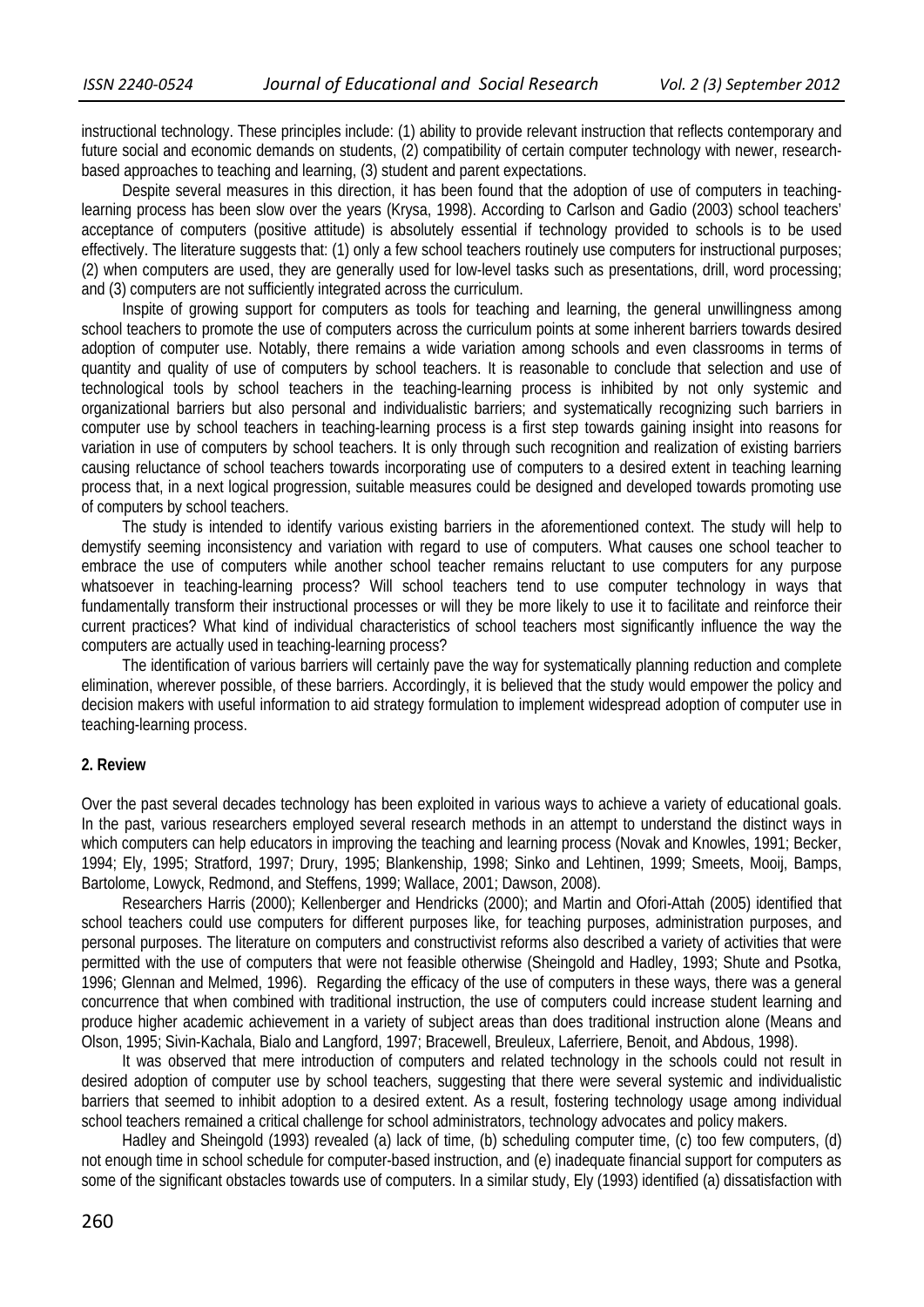the status quo, (b) insufficient knowledge and skill, (c) lack of resources, (d) available time, (e) commitment from supervisors, (f) lack of inspiration from leadership contingents, and (g) lack of rewards/incentives, as major barriers.

Fisher (1996) in his book entitled "*Education and technology: Reflections on computing in classrooms*" primarily identified convenient access to hardware and software as the major barriers for the school teachers for not using new media instruction. In a study conducted in Western Sydney, Morton (1996) concluded that dependence on school teachers' self-initiative for acquisition of computer skills, high levels of anxiety in using computers, lack of computer resources, focus on 'learning about the computer' instead of 'learning through computers', were the predominant barriers.

Blankenship (1998) investigated major barriers to computer use experienced by school teachers in Carroll County (Virginia) Public Schools. His study concluded that availability of computers, quality of available software, training, lack of sufficient time for planning and preparation, were the major barriers listed in order of frequency of responses.

Fairbrother and Kurina (2000) studied the factors for constraints on school teachers' use of ICT in England. Some notable obstacles reported by the school teachers included: school teacher's lack of confidence, lack of supportive organizational culture within the school, limited access to resources and lack of adequate technical support. Investigators confected that 'innovation and adaptation are costly in terms of time energy'. They reasoned, when 'initiative-overload' made competing demands, lack of time was the most significant constraint as reported by 86-88 percent school teachers.

In a worldwide survey conducted by Pelgrum (2001), of nationally representative samples of schools from 26 countries including India, 38 obstacles for implementing computers in the classroom were identified. These obstacles were both material and non-material conditions. The top five obstacles in his list were insufficient number of computers, school teachers' lack of knowledge/skills, difficulty in integrating with instruction, scheduling computer time, and insufficient peripherals. Pelgrum's study revealed that the failure to equip schools with sufficient number of computers and to update school teachers with new knowledge and skills in computer use were the major reasons for the unsuccessful implementation of computers in schools.

In a report on the barriers that existed in schools that prevented school teachers from making full use of ICT in teaching, Jones (2004) summarised some of the key findings: a very significant determinant of school teachers' levels of engagement in ICT was their level of confidence in using the technology; levels of access to ICT and training styles were also significant in determining levels of use of ICT by school teachers; school teachers were sometimes unable to make full use of technology because they lacked the time needed to fully prepare and research materials for lessons; technical faults with ICT equipment were likely to lead to lower levels of ICT use by school teachers; resistance to change was a factor which prevented the full integration of ICT in the classroom; school teachers who did not realize the advantages of using technology in their teaching were less likely to make use of ICT; there were close relationships between many of the identified barriers to ICT use; any factors influencing one barrier were also likely to influence several other barriers.

Aduwa-Ogiegbaen and Iyamu (2005) reported the effort of ICT usage and obstacles to use ICT in secondary schools in Nigeria. They claimed the obstacles for ICT use in secondary schools as cost, weak infrastructure, lack of skills, lack of relevant software, and limited access to the Internet. The findings of another study by Mohd Yunus (2007) regarding the main challenges to ICT integration perceived by the school teachers who taught in Malaysian technical schools revealed that ICT integration in teaching learning was dependent upon adequate access, adequate computer resources, school teacher development opportunities, and onsite support – all of which require funding, thought, planning and support.

As a conclusion of the review of research in this field and the published literature thereof, it is evident that various researchers have extensively made an attempt to study various barriers influencing computer-based instruction in the developed countries and to some extent in developing countries. As geographic and demographic factors can markedly influence various systemic and individualistic characteristics, and there exists a stark difference between the developed and the developing countries in terms of various socio-economic factors, a need was felt for conducting a systematic and comprehensive investigation of various barriers that are generally applicable in the context of developing countries and more particularly, in India.

#### **3. Study**

The present study systematically investigates various barriers inhibiting the use of computers in teaching-learning process in an Indian context. Due to similarity in socio-economic environment, it is believed that the barriers thus identified should be applicable to other developing countries to a large extent.

While the state of educational infrastructure and several other pertinent factors vary drastically across various schools in private, public and state government school systems in different regions of the country, Kendriya Vidyalayas, owing to inherent design, mission, and objectives, maintain considerable uniformity in various establishments across the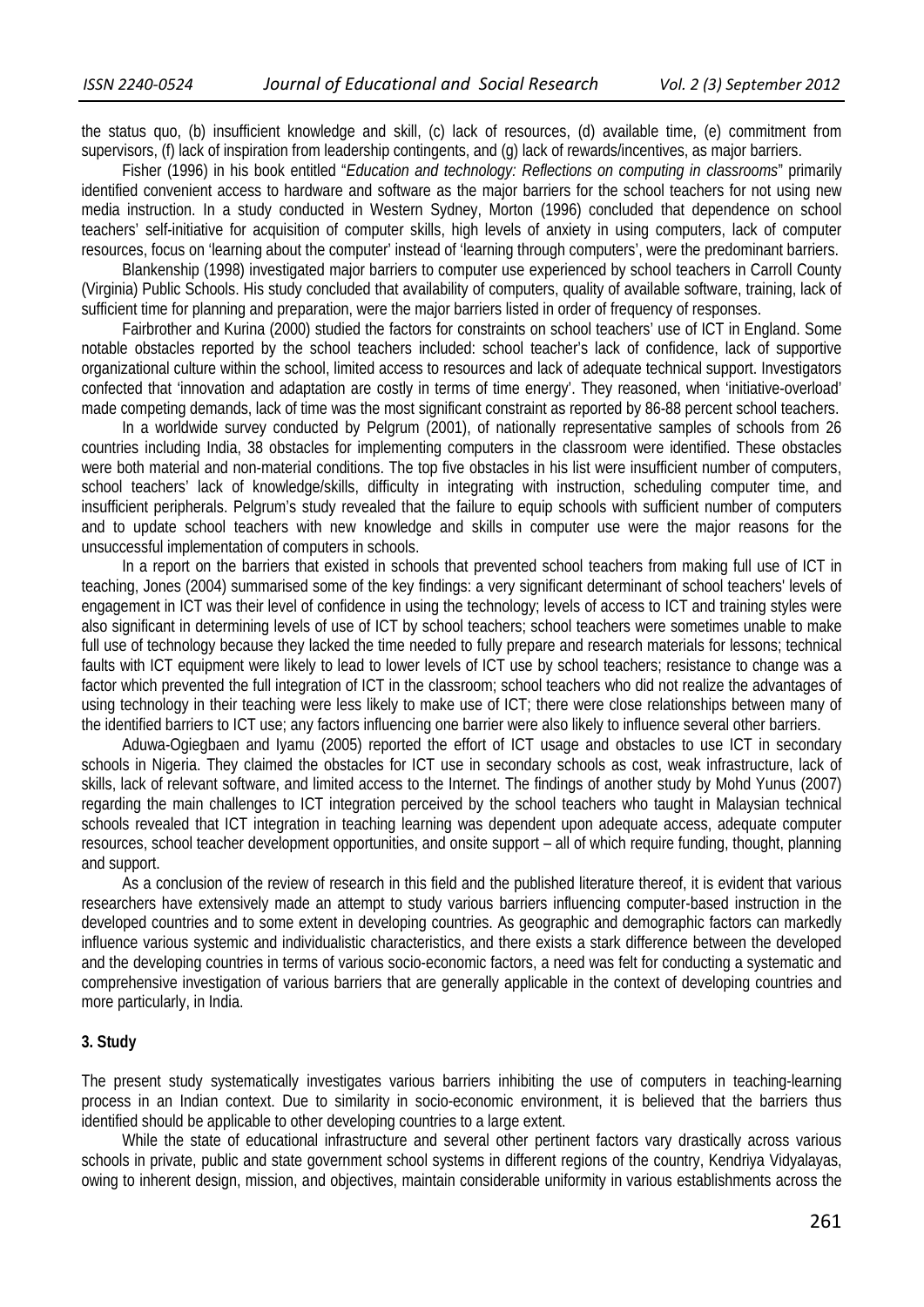country. Kendriya Vidyalayas administer common curriculum, common text books, uniform academic calendar, uniform examination and performance assessment system, and uniform infrastructural facilities (as much as practically possible) across various schools. Hence, from the perspective of the present study, Kendriya Vidyalayas provided as ideal population. The implications of the study could be generalized to design recommendations for formulating policies and strategies at a national and international level.

In the present study, the term "use of computers" (or "computer use") is intended to refer to various ways in which school teachers use computers for instructing their students. Thus, broadly speaking, any application of computers for instruction is intended to be referred to through the term "use of computers" (or "computer use"), as used in this study, this term shall be meant to include use of computers in both instruction and management of the teaching-learning process. The term "barrier", as used in the present study, is intended to refer to any teacher-perceived impediment – systemic or individualistic – that may inhibit use of computers by school teachers in the teaching-learning process.

## **4. Method**

Keeping in view the nature and wide perspective of the present study, it was decided to conduct the study in Kendriya Vidyalayas, run by Kendriya Vidyalaya Sangathan, a premier organization in India administering 981 schools not only in India but also in foreign countries such as Moscow, Kathmandu and Tehran.

Under the guidance of subject experts, a questionnaire including an open-ended question was framed to obtain a list of factors that school teachers perceive as barriers to using computers in teaching-learning process.

A request letter was submitted to the Assistant Commissioner, with a covering letter and the list of intended schools (the 20 schools selected from a list of Kendriya Vidyalayas, Delhi Region, based on random sampling) for data collection. Upon obtaining permission therefrom, the Principals of 20 schools were contacted to administer the questionnaire in their schools. After seeking permission from the Principals, the school teachers teaching various grades and various subjects (excluding computer teachers) were randomly selected. The questionnaire was provided to each selected school teacher in their free periods. The school teachers were given three days to fill-in the questionnaire as per the instructions provided therein and the filled-in questionnaires were collected from the school teachers on the agreed dates.

The open-ended question asked school teachers to list barriers to computer use in the classroom. The school teachers listed various factors that they considered as being barriers to computer use in the classroom. The responses were categorized according to major themes and subthemes. The frequency of each response was tallied and recorded in the matrix. The Matrix of Barriers to Computer Use by School Teachers (Table 1 in the following section) represents the data, thus collected.

# **5. Findings**

The survey question was an open ended that asked the school teachers to list the things that they considered barriers to computer use in teaching-learning process. Table 1 is a list of responses by school teachers' perceptions regarding barriers to computer use. The frequency of each category of school teachers' responses was tallied; percentages were calculated and recorded in the matrix of barriers to computer use tabulated in the table.

| Category          | <b>Sub-Category of Responses</b>                                         | %    |
|-------------------|--------------------------------------------------------------------------|------|
|                   | Insufficient time to practice                                            | 87.2 |
|                   | Insufficient time to plan computer based lessons                         | 33.3 |
| Time              | Insufficient time for preparation of instructional material on computers | 12.7 |
|                   | Insufficient classroom time for using computers                          | 8.5  |
|                   | Time consumed to travel from one classroom to other classroom            | 8.2  |
|                   | Insufficient time for individualized instruction for students            | 0.3  |
| Access (Hardware) | Laptops not provided to each school teacher                              | 75.3 |
|                   | Occupancy of computer lab/resource room                                  | 45.7 |
|                   | Unavailability of the required facilities in classrooms                  | 37.5 |
|                   | High student computer ratio                                              | 23.1 |

**Table 1:** Matrix of barriers to computer use as perceived by school teachers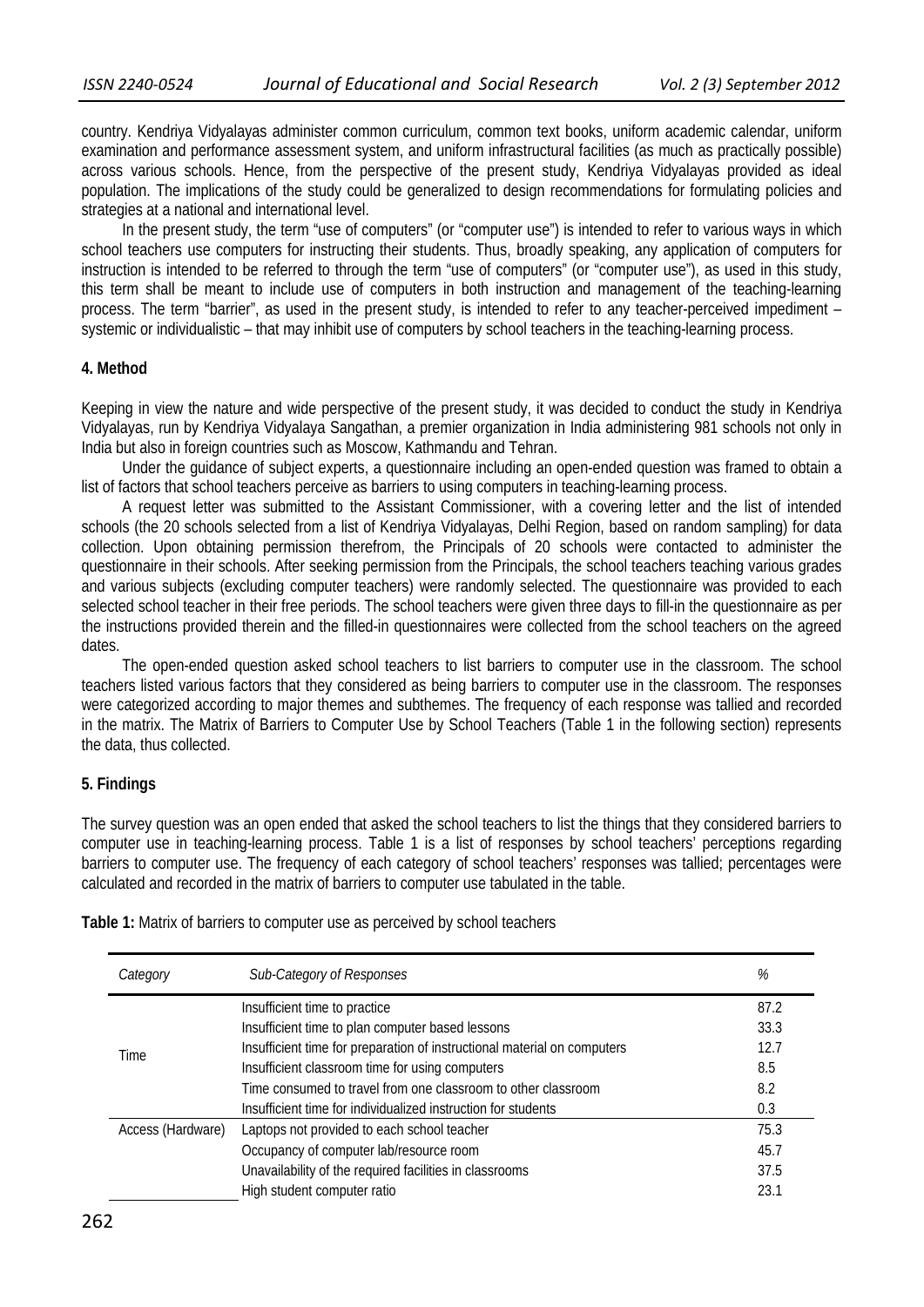| Category                                 | Sub-Category of Responses                                                                                   | $\%$ |
|------------------------------------------|-------------------------------------------------------------------------------------------------------------|------|
|                                          | Insufficient number of peripherals (eg printer, scanner, pendrive, projector)                               | 17.2 |
|                                          | Internet is not available all the time                                                                      | 15.6 |
|                                          | Less computers with internet in the library                                                                 | 4.7  |
|                                          | Less computers with internet in staffroom                                                                   | 4.2  |
|                                          | All computers are not networked in the school                                                               | 3.2  |
|                                          | Cumbersome equipment with so many wires                                                                     | 2.9  |
|                                          | Poor quality computers                                                                                      | 2.0  |
|                                          | No enough software for instructional purposes                                                               | 65.3 |
|                                          | Software too difficult to use                                                                               | 56.7 |
| Access<br>(Software)                     | Software not adaptable as per the subject requirement                                                       | 18.0 |
|                                          | Manuals and support materials not properly designed                                                         |      |
|                                          | Software not available in the language of instruction                                                       | 3.0  |
|                                          | Unavailability of paid educational websites                                                                 | 3.0  |
|                                          | Heavy workload of school teachers                                                                           | 43.0 |
|                                          | Pressure to cover syllabus                                                                                  | 40.2 |
|                                          | Lack of conditions for integration of computers                                                             | 36.7 |
|                                          | Insufficient maintenance facilities                                                                         | 32.3 |
| Support                                  | Power failure                                                                                               | 12.7 |
|                                          | Not enough technical assistance                                                                             | 10.0 |
|                                          | Insufficient expertise for school teachers to use computers                                                 | 10.0 |
|                                          | Not enough help to supervise students                                                                       | 10.2 |
|                                          | Untrained technicians                                                                                       | 5.2  |
|                                          | Insufficient training opportunities                                                                         | 32.4 |
| Training                                 | Lack of relevant, application based training                                                                | 20.6 |
|                                          | Timing of training (no release time from classes or responsibilities; training on<br>holidays/after school) | 7.8  |
|                                          | Difficulty to adapt software to curricular needs                                                            | 22.7 |
| Competence<br>Οf                         | School teacher lack knowledge/skills about using computers                                                  | 13.3 |
| School teachers                          | Lack of typing skill                                                                                        | 10.0 |
|                                          | Less proficiency in English language                                                                        | 3.0  |
|                                          | Lack of computer at home                                                                                    | 18.3 |
|                                          | Students are not given proper training to use computers across the curriculum                               | 12.3 |
|                                          | Lack of facilities like internet and peripherals at home                                                    | 10.5 |
| Characteristics<br>0f<br><b>Students</b> | Parents lack of knowledge or cannot access computers                                                        | 10.3 |
|                                          | Use computers to play games rather than study                                                               | 10.0 |
|                                          | Students get disillusioned with beauty of computers                                                         | 6.1  |
|                                          | Some students are too immature to use computers                                                             | 2.0  |
|                                          | Syllabus cannot be completed if incorporate computers in teaching-learning process                          | 15.7 |
|                                          | Fear of computer - breakage/loss/damages                                                                    | 12.3 |
| Attitude of School                       | Lack of willingness of school teachers to use computers                                                     | 3.0  |
| teachers                                 | Time consuming arrangement                                                                                  | 3.0  |
|                                          | Threats regarding views on computer                                                                         | 2.2  |
|                                          | Feel uncomfortable using computers                                                                          | 1.0  |

The respondents were asked to list the barriers to use of computers by school teachers in teaching-learning process. Among all, time was perceived to be the strongest barrier. Other barriers, listed in order of descending importance based on school teacher responses, were as follows: access (hardware), access (software), support, training and competence. Various aspects related to characteristics of students and attitudes of teachers were also considered to be the barriers to computer use by a few respondents.

As perceived by school teachers, insufficient time to practice (87.2%) was the most frequent barrier. Insufficient time to plan (33.3%), prepare (12.7%), and present (8.5%) computer based lessons were also listed as barriers by quite a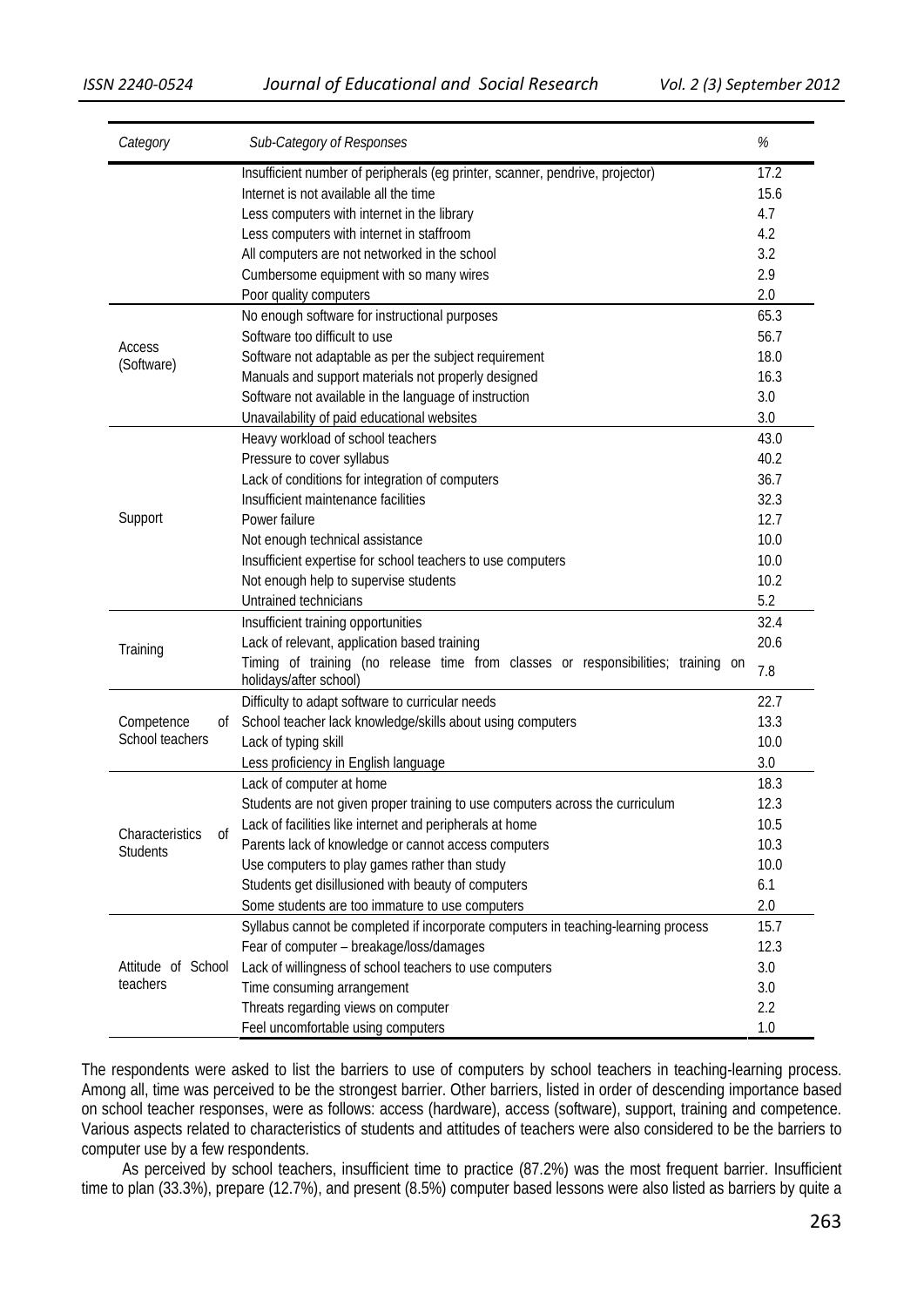number of school teachers. Some school teachers (8.2%) also found the time consumed to travel from one classroom to other as a hindrance to use computers in classrooms. A few school teachers (0.3%) mentioned insufficient time for individualized instruction as a barrier.

The next most commonly perceived barrier was access to hardware resources especially access to personal laptops (75.3%). Occupancy of lab/resource room (45.7%) and unavailability of computer related facilities in classrooms (37.5%) was also seen as a barrier to computer use, as perceived by school teachers. Reasonable number of school teachers cited high student-computer ratio (23.1%), insufficient number of peripherals (17.2%) and lack of continuous access to internet (15.6%) as problems related to computer use. Very few school teachers mentioned about less computers with internet connectivity in the library (4.7%) and staffroom (4.2%), lack of networking of computers (3.2%), cumbersome equipment (2.9%), poor quality computers (2.0%) as obstacles to computer use.

The next item in the table indicates access to software resources as another significant barrier with unavailability of enough software for instructional purposes being the strongest barrier in this category, as it was perceived by 65.3% school teachers. Even for the software that were available, it can be inferred from the table that these were difficult to use (56.7%), inadaptable (18%) and unaccompanied with proper manuals and support materials (16.3%). Some school teachers (3%) also looked forward to have availability of software in their language of instruction and availability of paid educational websites.

Lack of support was also stated as a barrier by a sizable percentage of school teachers. They found heavy workload (43%), pressure to cover syllabus (40.2%), lack of conditions for computer integration (36.7%), and insufficient maintenance of equipments (32.3%) as barriers to computer use. Some school teachers (10%) complained that there was a lack of technical assistance and if at all assistants were available, they were not properly trained (5%). School teachers (10%) also expected a computer coordinator, with sufficient knowledge, to be present in the school.

Another obstacle to computer use as reported by the school teachers was training, which included insufficient training (32.4%), lack of relevant training (20.6%) and timing of training (7.8%).

School teachers (22.7%) found themselves less competent to be able to adapt software to curricular needs. They also found themselves lacking in computer knowledge for instructional purposes (13.3%), typing skills (10%) and English language (3%).

Certain limitations with students were also recognized as barriers to computer use by some of the school teachers. These limitations included, lack of computer at home (18.3%), lack of sufficient training to use computers across the curriculum (12.3%), lack of facilities like internet and peripherals at home (10.5%), parents' lack of knowledge or inability to access computers (10.3%), use of computers to play games rather than study purposes (10%), students disillusioned with beauty of computers rather than skilled in using its brain (artificial intelligence) (6.1%) and some students too immature to use computers for learning (2%).

A few school teachers lacked positive attitude towards use of computer, which was evident from some facts that were highlighted by them. These facts included use of computers might lead to non-completion of syllabus (15.7%), breakage/loss/damages of computer hardware and software (12.3%), lack of interest/willingness/comfort in teaching (3%), wastage of time in arrangement (3%) and threats (lead to dehumanization and school teachers might have to take a back seat in future) (2.2%). 1% school teachers expressed a feeling of inadequacy in their abilities to use computers effectively in teaching-learning process.

## **6. Discussion**

The potential of computers to support and enhance teaching and learning has received considerable attention in recent times. The recent advancement in information technology innovations and computer usage is rapidly transforming work culture and teachers cannot escape the fact that today's teaching must provide technology-supported learning. However, the widespread acceptance of computer technology in teaching-learning process is a complex phenomenon affected by a multitude of factors. A large part of the problem stems not from lack of knowledge or expertise with use of computers but instead from several other barriers as identified through this study. Given the ever-increasing growth of computer use in education, it is essential for researchers to investigate the barriers that hamper different types of use of computers by school teachers in teaching-learning process. The study investigated the barriers to computer use in teaching-learning process as perceived by Kendriya Vidyalaya teachers in India. Findings from the study suggest that insufficient time allocation emerged as one of the biggest barriers in the present study. A majority of teachers complained that insufficient time to plan, prepare, and present computer based lessons was the strongest barrier. The barrier related to sufficient time allocation has been emphasized in the literature related to developed countries (Hadley and Sheingold, 1993; Ely, 1993; Pelgrum, 2001), and the situation in India is no exception. However, in the Indian context, the problem of insufficient time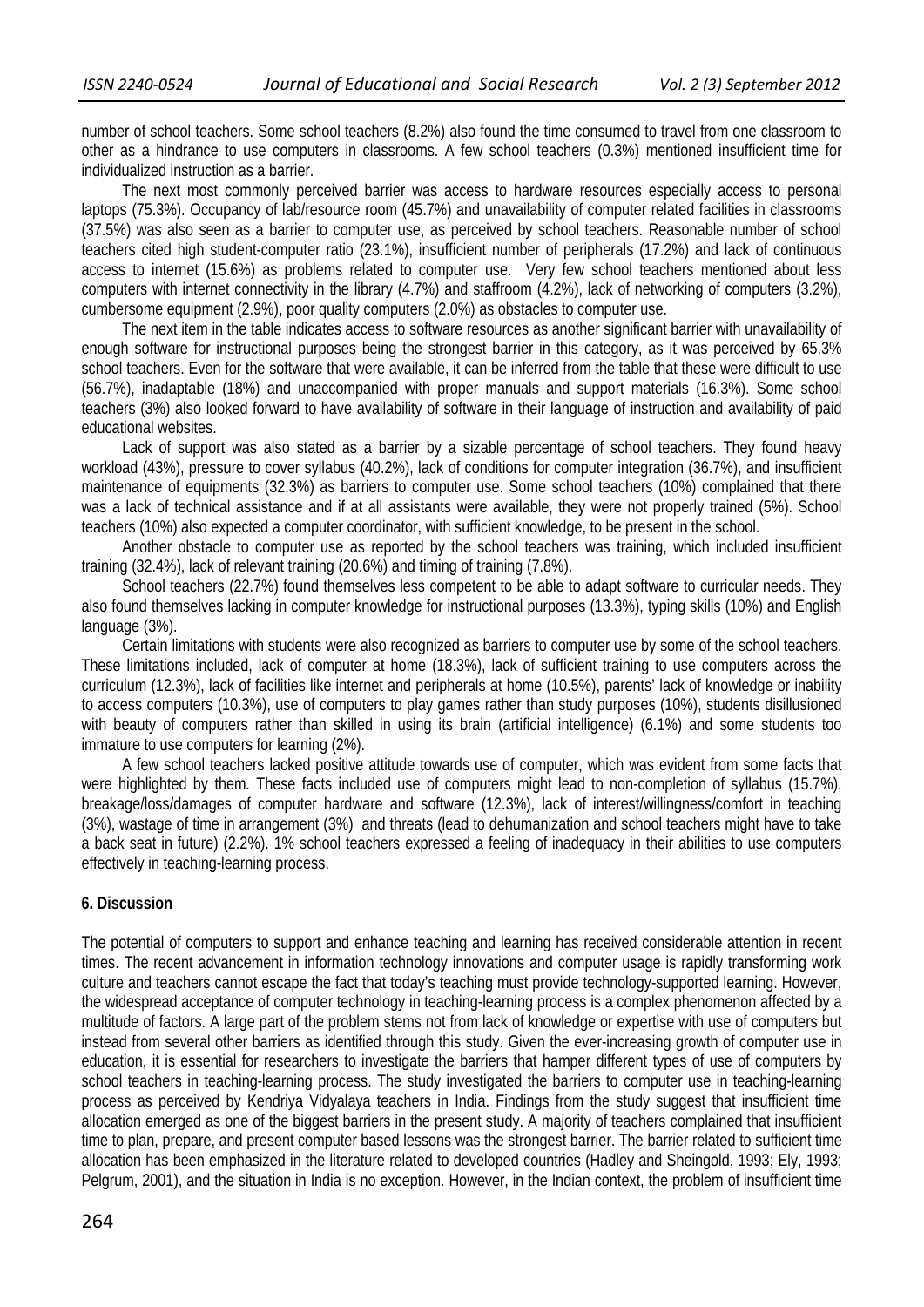is particularly aggravated due to much higher number of classroom teaching hours in a week. The significant difference between classroom teaching hours may be readily attributable to much extended syllabus prescribed in each grade compared to the developed countries. Not surprisingly, a large number of school teachers pointed to heavy workload in terms of not only the pressure to cover huge syllabus but also evaluate student performance within limited time as major barriers.

The second most prominent barrier identified in the present study was access in terms of hardware access as well as software access. The access-related barriers have been widely reported in literature (Newhouse, 1997; Middleton, Flores and Knaupp, 1997; Blankenship, 1998; Ginsberg and McCormack, 1998). The present study supports and extends such knowledge in the existing literature wherein this factor was perceived by teachers as being a serious barrier that had a negative effect on their using computers in their classrooms. The issues associated with access were: availability of requisite computer resources, placement of computer resources, and provision for both teachers' and students' use of computers. Middleton, Flores and Knaupp (1997) had identified only hardware factors as the key barriers. However, the present study clearly indicates that existing barriers relate not only to inadequate access to hardware but also to unsatisfactory availability of required software. Teachers' concerns about the incompatibility of computers with existing curricula indicate that educational change cannot simply be attained by placing computers in schools. Thus, merely setting up a computer lab and provisioning a limited number of computers deployed with some educational software applications is never going to ensure sufficient access to school teachers and students to satisfactorily integrate computers in teaching-learning process.

Indeed, research has demonstrated that support provided by principals and other administrators consistently predicted successful integration of computers into the instructional process (Becker, 1994; Dupagne & Krendl, 1992; Mahmood and Hirt, 1992; Office of Technology Assessment, 1995; Field Research Corporation (1995) researchers).The present study also pointed out serious concerns related to availability of sufficient support provided to the school teachers. Again, however, this support comes in many forms. It might be a technical person available on demand, a fellow teacher with some encouraging words, or a principal who believes in technology and commits to implementation (money, time, conferences, specific training). Teachers' readiness to use technology in classroom will increase with strong support systems that include communities, parents, business leaders, and administrators. In general, it can be concluded that support to teachers would lead to increased motivation among teachers to integrate computers into the teaching-learning process.

It is generally acknowledged that majority of teachers remained unsatisfied with the gap between potential of computer use and quality of in-service training in the use of computers in general. The findings of various researches have highlighted the need for adequate and careful training of teachers on the gadgets which are supposed to be used in the classroom setting by all the teachers (OTA, 1995; Specht, Wood and Willoughby, 1999; Tarleton , 2001). Some other researchers (Robertson, 1996; Seidman, 1996; Mintz, 1997) also pointed to professional development and training of teachers as a solution to successful computer implementation in education field, that would provide them with materials, strategies and new understanding to meet the learning goals. Stasz, Shavelson, and Stasz (1986) in Washington, DC also pointed out that 'lack of adequately trained teachers' presents a major obstacle to effective instructional use of computers. The present study substantiates such previous findings. Insufficient and irrelevant training is one factor that majority of respondents felt as a barrier to computer use in the present study. Interestingly, in their responses, several school teachers hinted at possible remediation steps for attending professional development and training programs to acquire technology skills and develop new teaching strategies for integrating technology in teaching-learning process. However, as noted in preceding discussion, training alone would not be sufficient, it is important to ensure that school teachers get adequate time to practice the newly-acquired skills, explore and experiment with various hardware-software resources, and thus, gain proficiency in technology use.

Researchers have indicated that although teachers may have positive attitudes toward technology (Duane & Kernel, 1992; Office of Technology Assessment, 1995), they may still not consider themselves qualified to teach with it or comfortable using it. In previous literature researchers reported that competency to use different technological tools was a pre-requisite for increasing technological use by teachers. (Wells and Anderson, 1995; Winnans and Brown, 1992; Fisher, 1996). The study by Russell, Finger and Russell (2000) revealed that teachers saw themselves as competent with basic computer skills but were less confident with activities requiring advanced use of computers. Findings from the current study substantiated this globally felt barrier. The respondents of the present study pointed lack of competence in suitably adapting software to curricular needs and also, lack of basic knowledge and skills about using computers as the predominant barriers.

Interestingly, it appears that previous studies in this field largely neglected an important factor in the teachinglearning process, namely the students. The present study revealed several barriers associated with characteristics of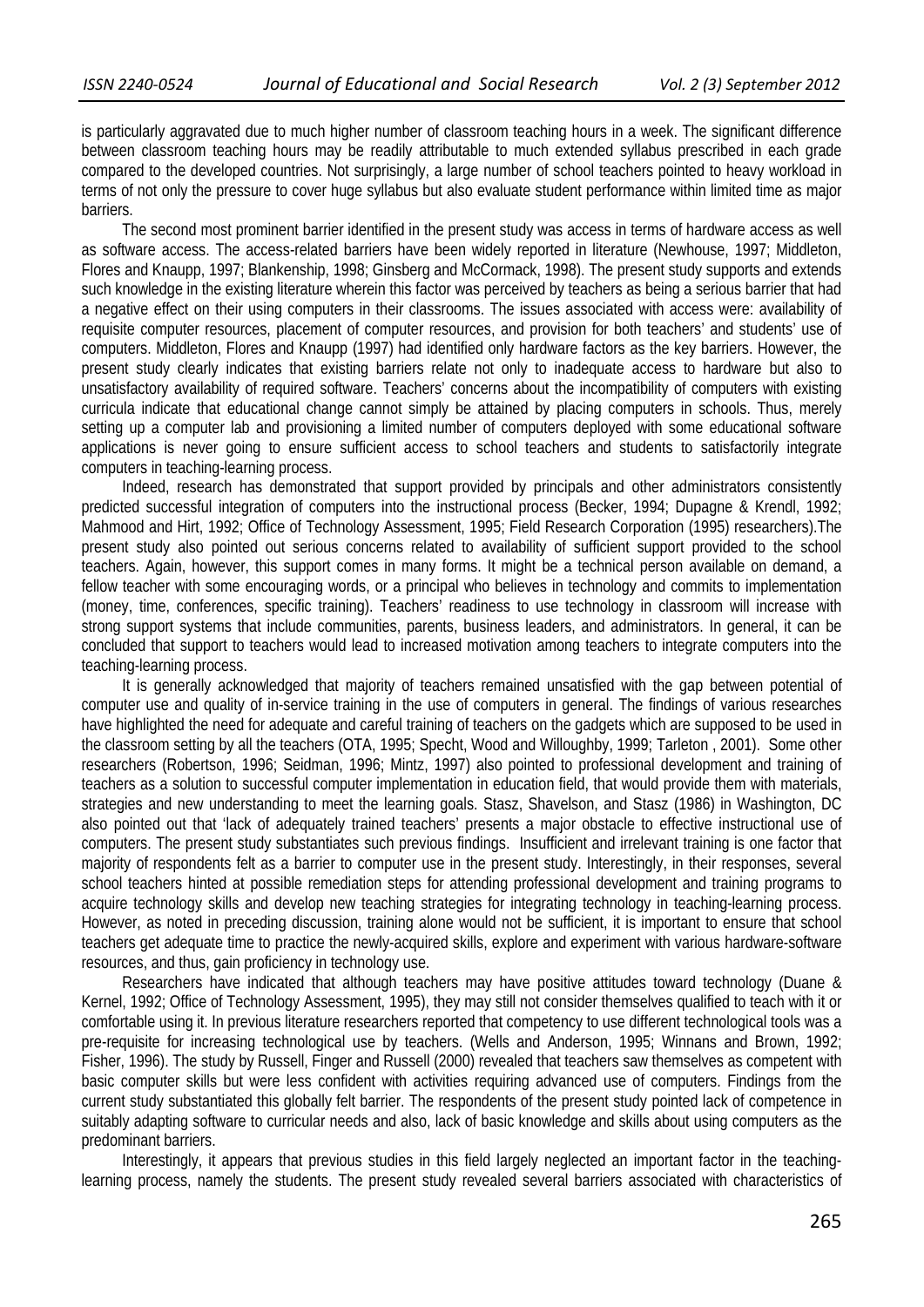students. Several teachers pointed that many students did not have access to computers at home and also, many of them did not receive proper training to use computers across the curriculum. Understandably, many students are generally not mature to use computers, and parents should play an integral role by providing necessary guidance at home. In the Indian context, several parents are themselves not sufficiently equipped with necessary skills to do so, which definitely is an impediment for required guidance to students at home. An unfortunate outcome of this situation is that a surprisingly high percentage of those students that have computers at home end-up using computers to play games rather than for educational purposes.

Findings from this study also suggest that attitude of teachers is also a significant barrier. The respondents seemed to have imbibed the rationale for integrating computer use in teaching-learning process in principle; however, it was found that there were several inhibitions that directly point towards their outlook towards such increased computer use. The school authorities must take steps to alleviate such inhibitions and create a more conducive environment such that school teachers develop a positive attitude towards use of technology.

### **7. Conclusion**

In recent years, there had been a strong push to get educational technology into the hands of school teachers and students in India. With increased emphasis on integration of computer technology in education, a great majority of school teachers are motivated to adopt computer-based instruction methodologies in at least some form. Links have been made between computer use and constructivist, collaborative, and inquiry-based learning and also pedagogical change (Scrimshaw, 2004). Some researchers suggest that technology can overhaul education, serving as a panacea, or as an agent of change (e.g., there is a special interest group within the American Research in Education Association called Technology as an Agent of Change in Teaching and Learning). However, there are definitely some impediments that need to be addressed before the power of computers is exploited to its fullest potential to transform teaching-learning process in the most effective manner. It was important to identify these barriers, as perceived by school teachers, towards integration of computers in education so that a systematic effort to remove the barriers may be undertaken. Although the study was conducted in the Kendriya Vidyalayas of National Capital Territory of Delhi, the implications are applicable to various other government, public and private school systems existent in India and abroad.

One of the main barriers to use computers by school teachers in teaching-learning process perceived by teachers in this study is insufficient time for planning, preparing, and presenting computer-based instructions. It follows that the integration of computer-based instruction in teaching-learning process will not reach desired levels unless the school teachers are provided with ample time to practice, explore, conceptualize, and collaborate. Thus, there should be an earnest attempt to ensure sufficient allocation of time towards implementation of computer use. This may be attained by reducing the teaching load for the teachers. It is also desirable to introduce computer-based student performance assessment and examination management system, which will significantly ease workload on teachers owing to manual handling of such procedures.

Various other barriers listed in order of descending importance based on school teacher responses, were as follows: access (hardware), access (software), support, training and competence. Such conclusion points to the invariable importance of existence of computer resources for the success of initiatives regarding implementation of use of computers in teaching-learning process across the world. The present study indicates that school administrators and policy makers in India adopted a "one size fits all" approach, which is understandably, not an efficient way to address technology needs for use of computers by school teachers. It is highly recommended to focus on increasing availability of more syllabus-specific software for school teachers; formulating long-term funding strategies to ensure sufficient provision and maintenance of both hardware and software; cultivating tech-savvy habits amongst school teachers; and providing incentives to school teachers.

Teachers' preparation necessitates not only merely providing additional training opportunities, but also aiding them in exploration and experimentation with computers before being able to use it in teaching learning process. Therefore, it is evident that implementation of an effective training program to codify standards for not only defining a requisite level of technology competence but also for assessing level of technology skills of individual school teachers is a critical measure that needs to be adopted by the policy makers and administrators. Towards this endeavor, it may be worthwhile to implement an assessment mechanism for gauging school teacher's computer knowledge and skills on a regular basis. It follows that, steps such as mandatory implementation of computer-based content delivery; computerized pre- and noninstructional activities and transactions; and computerized students' examination management system will also be beneficial.

In addition, important barriers related to characteristics of students are also prevalent. It is recommended that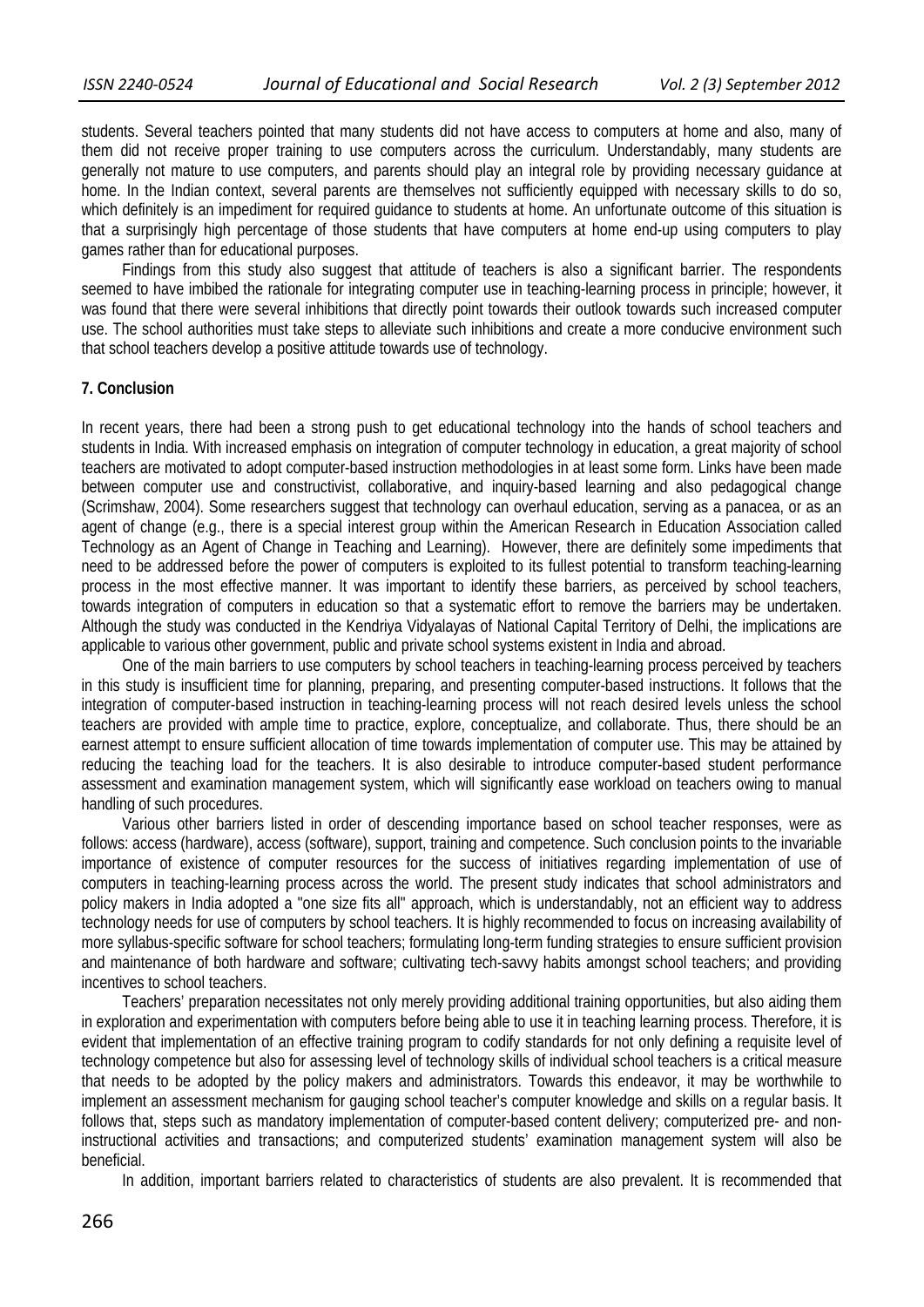policy makers and school authorities ought to take measures to provide training to students, which will aid students to integrate computers across curriculum. In addition, training to parents must be provided so that they can appreciate and encourage the use of computers by their children for educational purposes. Steps can also be taken to provide laptops to students at reasonable prices or discounted loans.

Other barriers reported in this study are teachers' inhibitions which may have played important role in teachers' successful integration of computers in teaching-learning process. Both policy makers and school authorities share this responsibility allay fears and qualms that school teachers have with regard to use of technology such as non-completion of syllabus, breakage/loss/damages of computer hardware and software, lack of interest/willingness/comfort in teaching, and wastage of time in arrangement of computer-based instruction.

If educationists, decision-makers, policy-makers want the successful implementation of use of computers in teaching-learning process, they have to find ways to overcome the barriers perceived by the teachers.

#### **References**

- Aduwa-Ogiegbaen, S. E., & Iyamu, E. O. S. (2005), Using Information and Communication Technology in Secondary Schools in Nigeria: Problems and Prospects. Educational Technology & Society, 8(1), 104-112. [Online] Available: http://www.ifets.info/journals/8\_1/13.pdf (April 30, 2009)
- Becker, H. J. (1994). How exemplary computer-using teachers differ from other teachers: Implications for realising the potential of computers in schools. Journal of Research in Computing in Education, 26(3), 291-321. [Online] Available: http://www.citejournal.org/vol1/iss2/seminal/article1.htm (April 30, 2009)
- Blankenship, S. E. (1998). Factors related to computer used by teachers in classroom instruction. Doctoral Dissertation, Virginia Polytechnic Institute and State University. [Online] Available: http://scholar.lib.vt.edu/theses/available/etd-32398-14166/ (November 15, 2008)
- Bracewell, R., Breuleux, A., Laferriere, T., Benoit, J., & Abdous, M. (1998). The emerging contribution of online resources and tools to classroom learning and teaching. Report submitted to SchoolNet/Rescol by TeleLearning Network Inc. [Online] Available: http://www.fse.ulaval.ca/fac/tact/fr/html/impactnt.html (September 18, 2008)
- Carlson, S., & Gadio, C.T. (2003). Teacher professional development in the use of technology. Technologies for Education. [Online] Available: www. TechKnowLogia.org (November 12, 2008)
- Cuban, L., Kirkpatrick, H., & Peck, C. (2001). High access and low use of technologies in high school classrooms: Explaining an apparent paradox. *American Educational Research Journal* 38(4), 813–834. [Online] Available: http://www.jstor.org/discover/10.2307/3202504?uid=3738256&uid=2129&uid=2&uid=70&uid=4&sid=47699039881157 (November 12, 2008)
- Dawson, V. (2008) Use of information communication technology by early career science teachers in Western Australia. *International Journal of Science Education*, 30, 203-219. [Online] Available: http://www.ejmste.com/v5n2/EURASIA\_v5n2\_Arnold\_etal.pdf (March 12, 2009)
- Drury, C. J. (1995). Implementing change in education: the integration of information technology into Irish post-primary schools. M. Sc. Thesis, University of Leiscester, 1990. [Online] Available: http://indigo.ie/~cjdrury/thesis/chapter4.html (May 25, 2007)
- Dupagne, M., & Krendl, K. A. (1992). Teachers' attitudes towards computers: A review of the literature. *Journal of Research on Computing in Education*, *24*(3), 420-429. EBSCOhost database (April 24, 2009)
- Ely, D. P. (1995). Technology is the answer! But what was the question? The James P. Curtis Distinguished Lecture, Capstone College of Education Society, University of Alabama. [Online] Available: ERIC Service No. ED 381 152 (August 25, 2009)
- Ely, D.P. (1993). Computers in schools and universities in the United States of America. *Educational Technology*, 33(9), 53-57.
- Fairbrother, R. and Kurina, L. (2000). A study into the professional views and needs of science teachers in primary and secondary schools in England. London; King's College. [Online] Available: EBSCOhost (May 20, 2009)
- Field Research Corporation. (1995). 1995 tenth planet teachers and technology survey. [Online] Available: Company/news/95survey/summary.html (September 23, 2008)
- Fisher, C., Dwyer, D., & Yocam, K. (1996). *Education and technology: Reflections on computing in classrooms*. San Francisco: Jossey-Bass.
- Franklin, C. A. (2007). Factors that influence elementary teachers' use of computers. *Journal of Technology and Teacher Education*, 15(2), 267-293. [Online] Available: ERIC Document Reproduction Service No. EJ 754 643 (April 15, 2009)
- Glennan, T.K., & Melmed, A. (1996). Fostering the use of educational technology: Elements of a national strategy. Santa Monica, CA. [Online] Available: http:// www.rand.org/publications/MR/MR682/contents.html (October 12, 2008)
- Harris, J. M. (2000). Utilization of computer technology by teachers at Carl Schurz High School, A Chicago Public School (Illinois). *Dissertation Abstracts International*, 61(6), 2268.
- Hodson, D. (1990). Computer-based education in New Zealand: A time of transition and uncertainty. *Journal of Curriculum Studies*, 22(1), 67-72. [Online] Available: EBSCOhost database (October 16, 2008)
- Jonassen, D. (1995). Supporting communities of learners with technology: A vision for integrating technology with learning in schools. *Educational Technology*, 35(4), 60-63.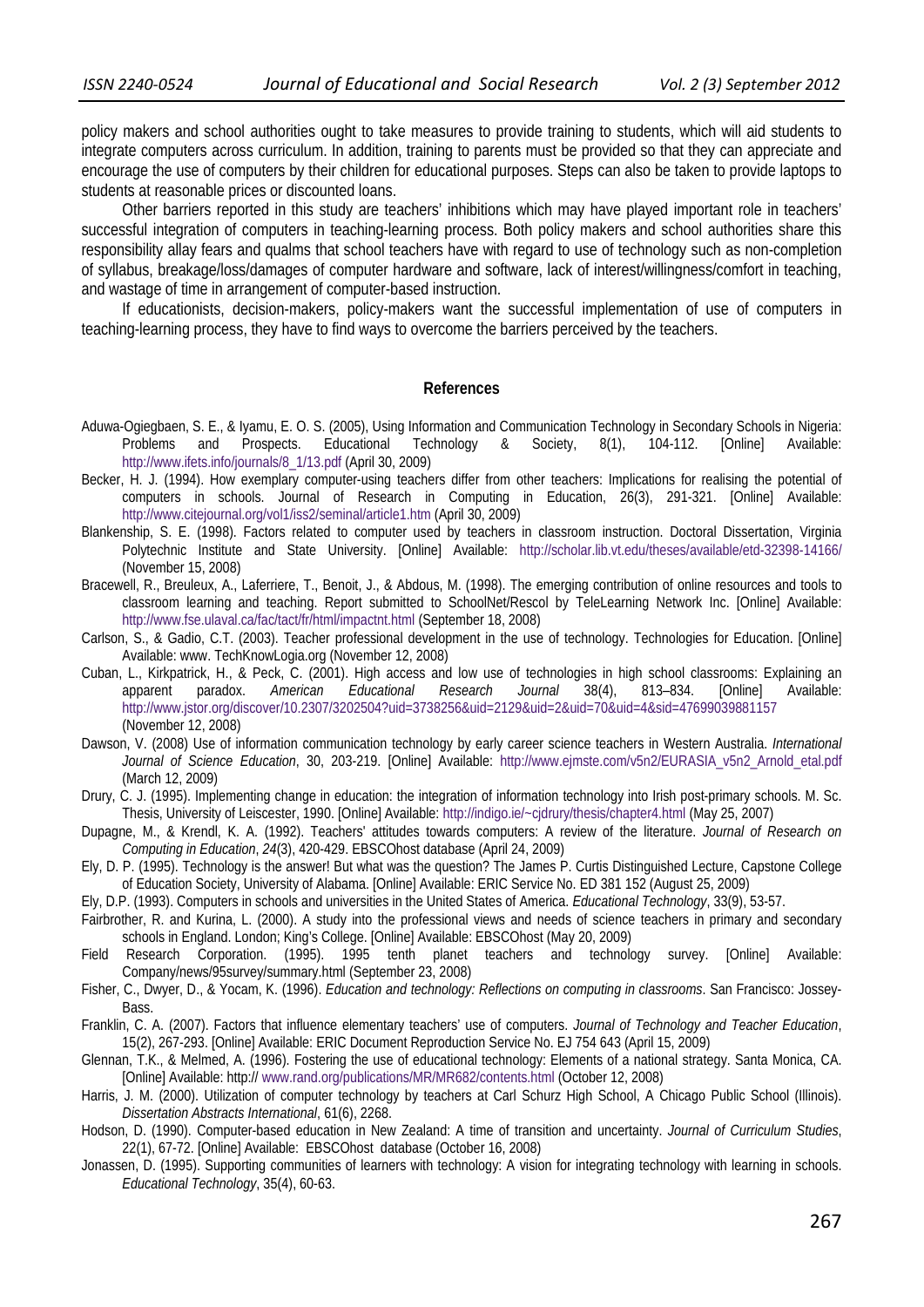- Jones, A. (2004). A Review of the Research Literature on Barriers to the Uptake of ICT by Teachers. British Educational Communications and Technology Agency. Version 1. [Online] Available: http://www.becta.org.uk (February 10, 2009)
- Kellenberger, D.W., & Hendricks, S. (2000). Predicting teachers' computer use for own needs, teaching and student learning. *Journal of Educational Computing Research*, 16(1), 53-64. [Online] Available: EBSCOhost (Academic Search Elite) database (April 26, 2009)
- Krysa, R. (1998). Factors affecting the adoption and use of computer technology in schools. *Educational Communications and Technology*. [Online] Available: http://www.usask.ca/education/coursework/802papers/krysa/ron.html (April 20, 2009)
- Mahmood, M. A., & Hirt, S. A. (1992). Evaluating a technology integration causal model for the K-12 public school curriculum: A Lisrel analysis. [Online] Available: ERIC Document Reproduction Service No. 346 847 (May 16, 2009)
- Martin, G., & Ofori-Attah, K.D. (2005). Internet technology enhanced classroom. [Online] Available: http://www2.nesu.edu/nesu/aern/html (September 23, 2009)
- Means, B., & Olson, K. (1995). Technology's role in education reform: Findings from a national study of innovating schools. Menlo Park, Ca: SRI. [Online] Available: www.globe.gov/hq/charts/y1full.pdf (April 21, 2009)
- MHRD (2009). *National Policy on Information and Communication Technology (ICT) in School Education.* Department of School Education and Literacy Ministry of Human Resource Development Government of India. [Online] Available: http://www.education.nic.in/secedu/ict.pdf (May 19, 2009)
- Middleton, A. J., Flores, A., & Knaupp J. (1997). Shopping for technology. *Educational Leadership*, *53*(3). [Online] Available: http://www.ascd.org/pubs/el/nov97/exmiddl.html (April 21, 2009)
- Mintz (1997). In Krysa, R. (1998). Factors affecting the adoption and use of computer technology in schools. *Educational Communications and Technology.* [Online] Available: http://www.usask.ca/education/coursework/802papers/krysa/ron.html (April 26, 2009)
- Mohd Yunus, M. (2007). Malaysian ESL teachers' use of ICT in their classrooms: expectations and realities. ReCALL, 19(1), 79-95. [Online] Available: EBSCOhost (Academic Search Elite) database (April 26, 2009)
- Mooij, T., & Smeets, E. (2001). Modeling and supporting ICT implementation in secondary schools. *Computers & Education*, 36, 265- 281.
- Morton, A. (1996). Factors affecting the integration of computers in Western Sydney secondary schools. Faculty of Education, University of Western Sydney, Nepean. [Online] Available: http://www.ascilite.org.au/aset-archives/confs/edtech96/morton.html (June 12, 2009)
- Mouza, C. (2002/2003). Learning to teach with new technology: Implications for professional development. *Journal for Research on Technology in Education*, 35(2), 272-89. [Online] Available: EBSCOhost (April 26, 2009)
- NCERT (2005). *National Curriculum Framework.* [Online] Available: http://www.ncert.nic.in/html/pdf/schoolcurriculum/framework05 (January 15, 2010)
- NCERT. (2001). *Curriculum Guide syllabus for information technology in schools NCERT*. [Online] Available: http://www.ncert.nic.in/html/itcurriculum.htm (January 15, 2010)
- Novak, D.I., & Knowles, J.G. (1991). In Guha, S. (2000). Are we all technically prepared? Teachers' perspective on the causes of comfort or discomfort in using computers at elementary grade teaching. Atlanta, GA: The Annual Meeting of the National Association for the Education of Young Children. [Online] Available: ERIC Document Reproduction Service No. ED 456 101 (June 12, 2009)
- Novak, D.I., & Knowles, J.G. (1991). In Guha, S. (2000). Are we all technically prepared? Teachers' perspective on the causes of comfort or discomfort in using computers at elementary grade teaching. Atlanta, GA: The Annual Meeting of the National Association for the Education of Young Children. [Online] Available: ERIC Document Reproduction Service No. ED 456 101 (February 17, 2009)
- OTA (1995). Teachers and technology: Making the connection, Washington, DC: Government Printing Office. [Online] Available: http://fas.org/ota/technology\_assessment\_and\_congress/houghton/ (June 12, 2009)
- Pelgrum, W. J. (2001). Obstacles to the integration of ICT in education: Result from a worldwide educational assessment. *Computers & Education*, 37, 163-178.
- Pelgrum, W. J., Reinen, I. A. M. J., Plomp, T. (1993*). Schools, teachers, students and computers: a cross-national perspective. IEA Comped Study Stage 2*. IEA Headquarters, Netherlands: IEA.
- Planning Commission Government of India (2008). *Eleventh five years plan* (2007-2012) Social Sector. Vol. II, New Delhi: Oxford University Press
- Planning Commission Government of India (2004). *India vision 2020*: The report plus background papers. New Delhi: Academic Foundation
- Robertson, I. S., Calder, J., Fung, P., Jones, A., & O'Shea, T. (1995). Computer attitudes in an English secondary school. *Computers & Education*, *22*(2), 73-81.
- Russell, G; Finger, G and Russell, N (2000). Information Technology Skills of Australian Teachers: Implications for Teacher Education, *Journal of Information Technology for Teacher Education*, *9*(2), 149-166. [Online] Available: EBSCOhost (Academic Search Elite) database (April 26, 2009)
- Seidman (1996). In Krysa, R. (1998). Factors affecting the adoption and use of computer technology in schools. *Educational Communications and Technology.* [Online] Available: http://www.usask.ca/education/coursework/802papers/krysa/ron.html (June 12, 2009)
- Sheingold, & Hadley (1993). In Zhu, J. (2003). Application of computer technology in public school classrooms: usage dimensions and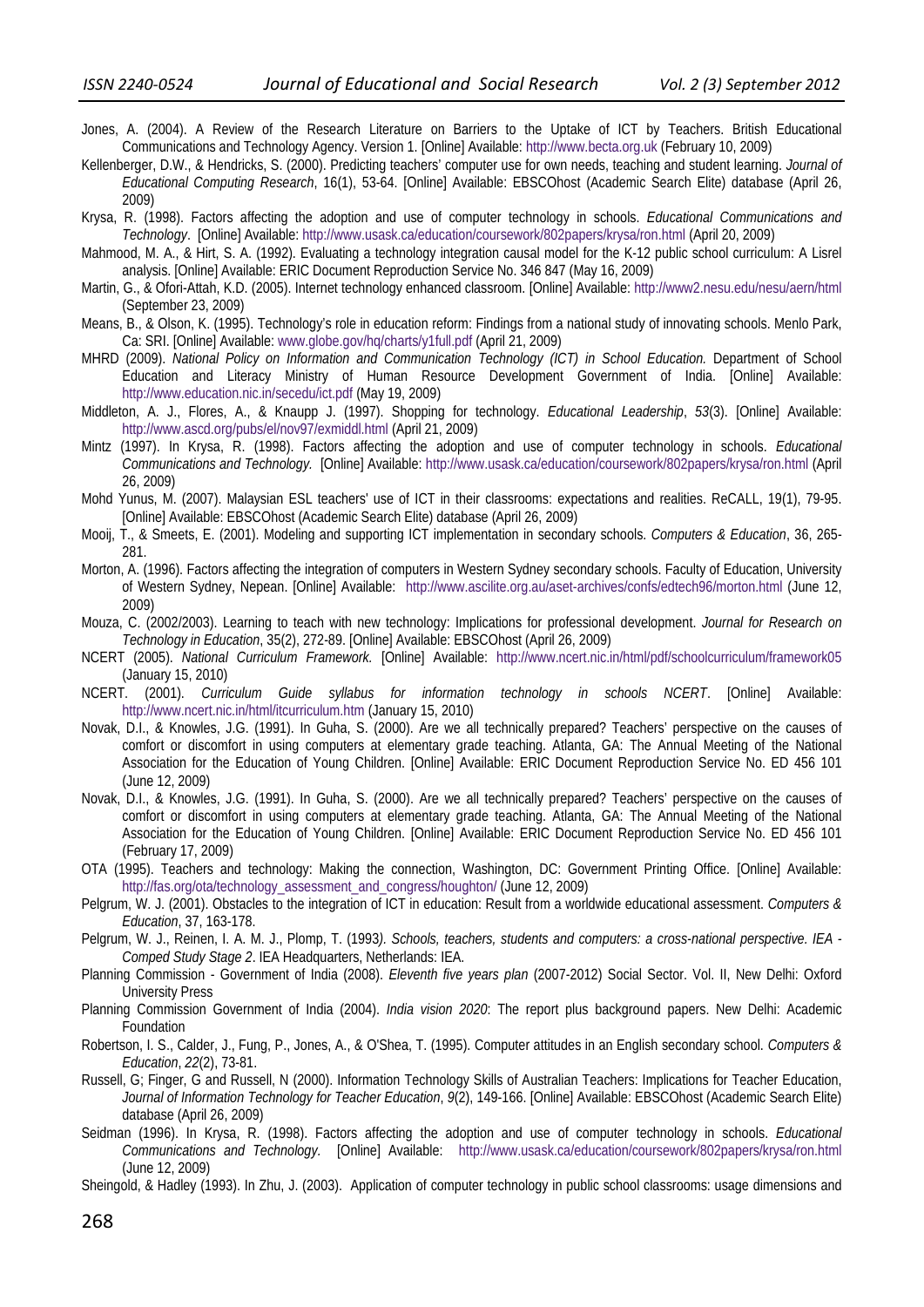influencing factors, The Pennsylvania State University. [Online] Available: http://portal.acm.org/citation.cfm?id=997354 (February 14, 2009)

Shute, V. J., & Psotka, J. (1996). Intelligent tutoring systems: past, present and future. In D. Jonassen (Ed.), *Handbook of research on educational communications and technology*, Scholastic Publications. [Online] Available: http://train.galaxyscientific.com/icaipage/its/its.htm (February 15, 2009)

Sinko, M., & Lehtinen, E. (1999). *The challenge of ICT in Finnish education*. Jyvaskyla, Finland: Atena.

- Sivin-Kachala, J., Bialo, E.R., & Langford, J. (1997). The effectiveness of technology in schools, 1990-'97. Report. Washington, D.C.: Software Publishers Association. [Online] Available: ERIC Document Service No. ED 413 875 (June 19, 2009)
- Smeets, E., Mooij, T., Bamps, H., Bartolome, A., Lowyck, J., Redmond, D., & Steffens, K. (1999). The impact of information and communication technology on the teacher. Nijmegen, The Netherlands: ITS. [Online] Available: http://webdoc.ubn.kun.nl/anon/i/impaofina.pdf (June 12, 2009)
- Specht, J., Wood, E. and Willoughby, T. (2002). What early childhood educators need to know about computers in order to enhance the learning environment. *Canadian Journal of Learning and Technology*, *28*(1) Winter/hiver. [Online] Available: http://www.cjlt.ca/index.php/cjlt/article/viewArticle/1/1 (June 12, 2009)
- Stasz, C., Shavelson, R.J., & Stasz, C. (1986, March). Teachers as role models: Are there differences in microcomputer-based mathematics and science instruction? (Report No. JR 012 469). Washington, DC: National Institute of Education. [Online] Available: ERIC Document Reproduction Service No ED 277 363 (June 19, 2009)
- Stratford, S.J. (1997). A Review of Computer-Based Model Research in Precollege Science Classrooms. *Journal of Computers in Mathematics and Science Teaching*, 16(1), 3-23. [Online] Available: http://www.editlib.org/p/15204 (February 15, 2009)
- Tarleton (2001). In Zhu, J. (2003). Application of computer technology in public school classrooms: usage dimensions and influencing factors, The Pennsylvania State University. [Online] Available: http://portal.acm.org/citation.cfm?id=997354 (May 14, 2009)
- Wallace, Raven Mccrory (2001). Teaching with the internet: A conceptual framework for understanding the teacher's work and an empirical study of the work of three high school science teachers. *Dissertation Abstracts International*, 61(10), 3884.
- Wellington, J. (2005). Has ICT come of age? Recurring debates on the role of ICT in Education, 1982–2004. *Research in Science & Technological Education*, 23(1), 15[Online] Available: EBSCOhost database (April 26, 2009)
- Wells, J. G., & Anderson, D. K. (1995). Teachers' stages of concern towards Internet integration (Report No. TAC B-459). [Online] Available: ERIC Document Reproduction Service No. ED 389 261 (June 19, 2009)
- Williams, D. et al (2000). Integrating information and communications technology in professional practice: An Analysis of Teachers; Needs based on a survey of primary and secondary teachers in Scottish Schools. Journal of Information Technology for Teacher Education, 9(2), 167-182. [Online] Available: EBSCOhost database (April 26, 2009)
- Winnans, C., & Brown, D. S. (1992). Some factors affecting elementary teachers' use of the computer. *Computers & Education*, *18*(4), 301-309.
- Yedekcioglu, O. (1996). Use of computers at high schools in Turkey. *T.H.E. Journal*, 23(6). 64-69. [Online] Available: EBSCOhost (Academic Search Elite) database (April 26, 2009)

# **Appendix**

A study instrument was prepared to gather information regarding teacher-perceived barriers in teaching-learning process.

General instructions: The aim of the research is to study barriers to use of computers by school teachers in teachinglearning process. Toward this end, a survey questionnaire has been prepared. You are requested to spare your valuable time to list out various impediments that you experience in your routine work as school teachers in using computers in teaching-learning process. Please use additional writing sheets, if required.

| PERSONAL INFORMATION                         |                                             |
|----------------------------------------------|---------------------------------------------|
|                                              |                                             |
|                                              |                                             |
| Teaching Experience (in years): ____________ | Age (in years): __________________________  |
| Teaching Grade (PRT/TGT/PGT): ________       |                                             |
| Curriculum : _____________________________   |                                             |
| (Science/Social Sc./Math/Language /Commerce) | (considered for answering to questionnaire) |

List things that you consider to be barriers to computer use in teaching- learning process:

1. \_\_\_\_\_\_\_\_\_\_\_\_\_\_\_\_\_\_\_\_\_\_\_\_\_\_\_\_\_\_\_\_\_\_\_\_\_\_\_\_\_\_\_\_\_\_\_\_\_\_\_\_\_\_\_\_\_\_\_\_\_\_\_\_\_\_\_